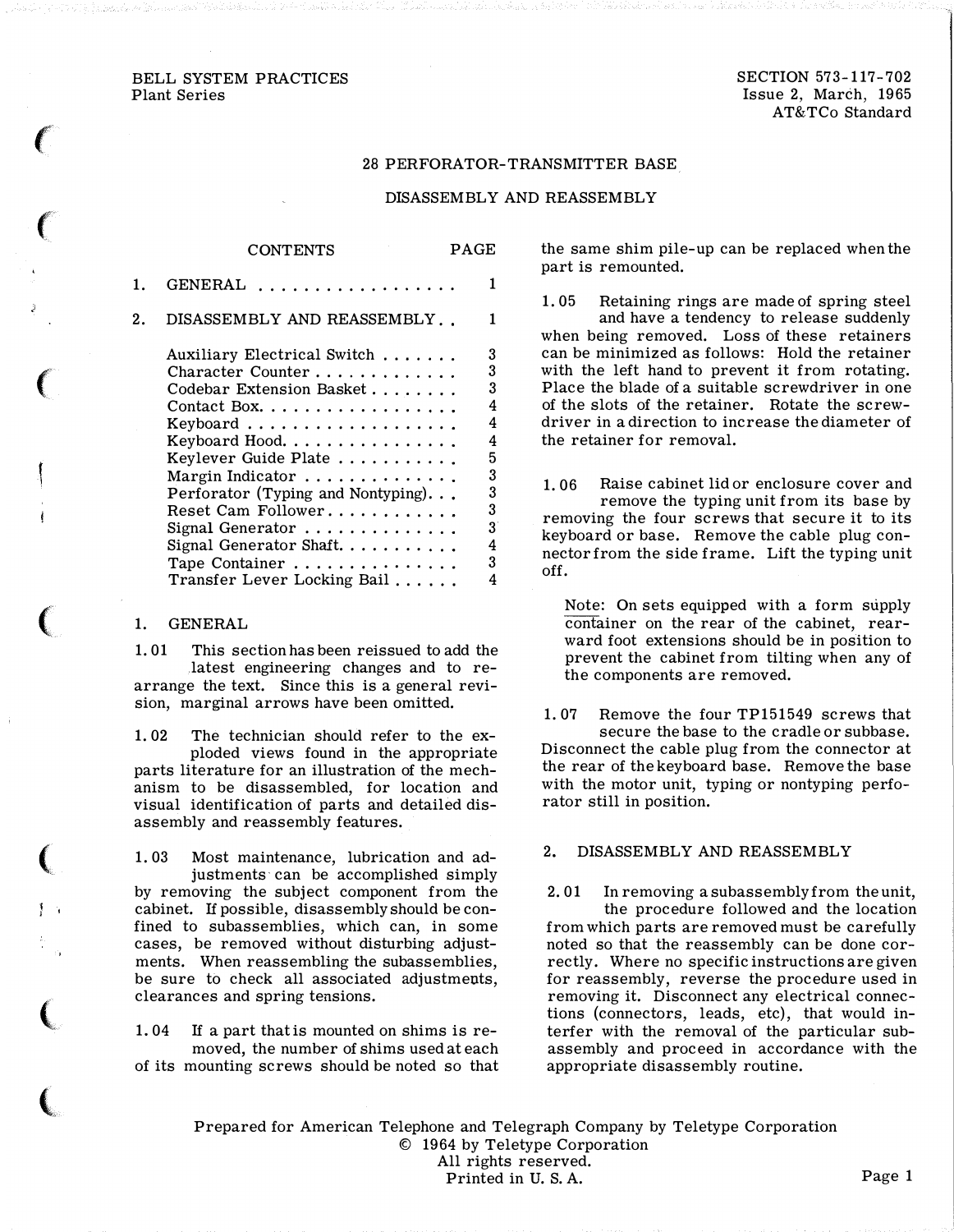

Figure 1 - 28 Perforator-Transmitter Base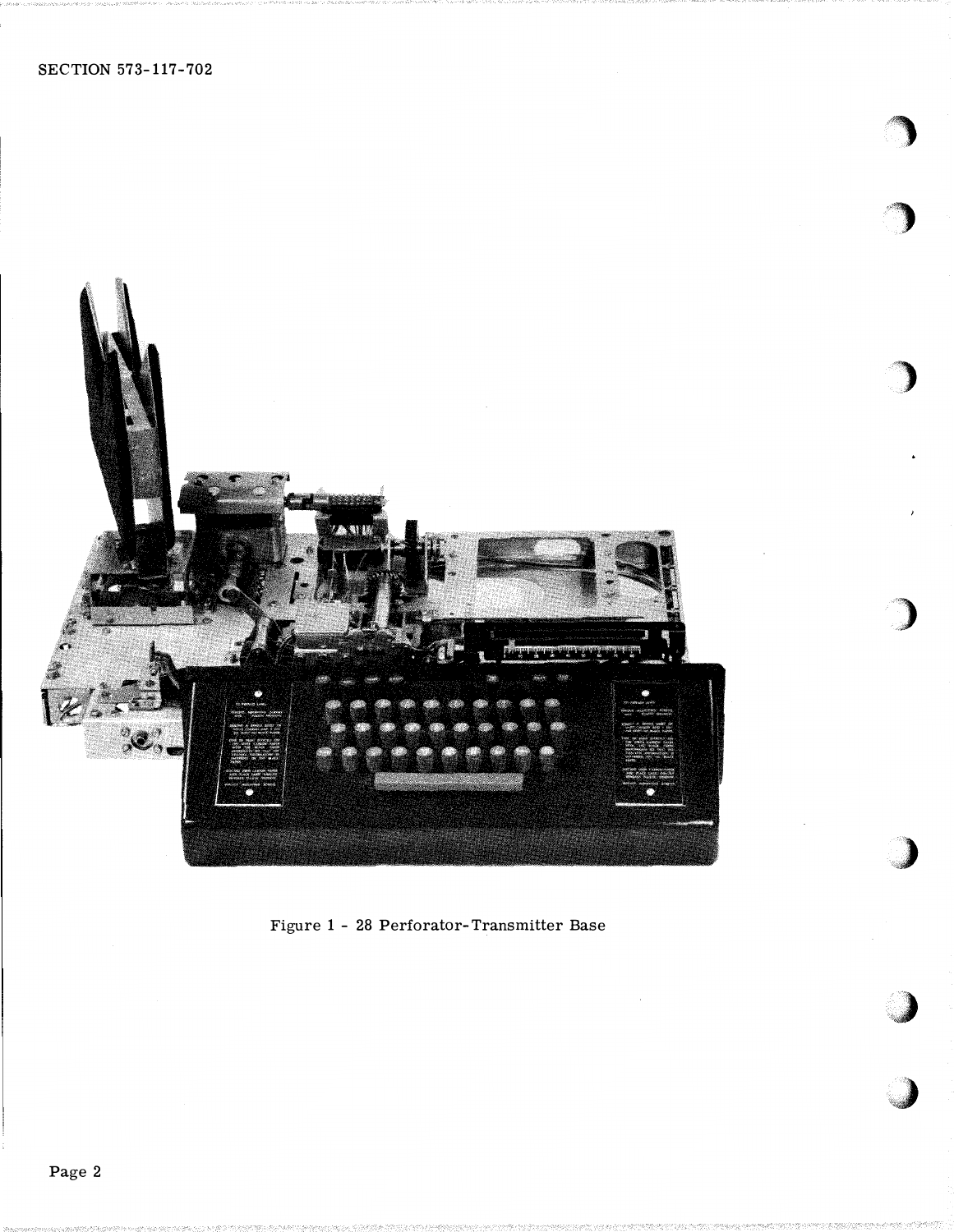# CHARACTER COUNTER

2. 02 To remove the character counter assembly, remove the two screws that hold the TP179279 character counter bracket to the keyboard base. Raise the character counter and remove the two screws that hold the TP158050 switch to its TP158021 bracket. Remove the character counter assembly.

### TAPE CONTAINER

2. 03 To remove the tape container assembly, remove the four screws which hold the TP158233 panel mounting bracket to the base.

# PERFORATOR (TYPING AND NONTYPING)

2. 04 To remove the perforator assembly, loosen the two set screws on the TP193565 coupling located on the TP144992 rear shaft and slide the coupling to the rear to disengage it.

(a) Remove the three screws which hold the TP158169 nontyping or the TP159861 typing perforator frames to the base, and remove the screw which holds the TP156184 bracket to the base. Raise the perforator slightly from the base being careful not to injure the codebar extension or associated springs.

(b) If unit is equipped with power backspace, unscrew the leads from under the magnet assembly before entirely removing the perforator.

## MARGIN INDICATOR

2. 05 To remove the margin indicator assembly, remove the two screws which hold the TP158162 switch mounting bracket to the TP158160 reset cam follower lever assembly bracket.

#### RESET CAM FOLLOWER

2. 06 To remove the reset cam follower lever assembly, remove the screws which hold the TP158160 reset cam follower lever assembly bracket to the TP158113 basket frame.

- (a) Remove the screws that hold bracket to base.
- (b) Disengage the follower lever assembly from the selector lever assembly.

## AUXILIARY ELECTRICAL SWITCH

2. 07 To remove the auxiliary electrical switch and housing assembly, disconnect the

cable leads from the TP158250 terminal board located just to the right of the perforator drive shafting.

- (a) Remove the three screws which hold the TP 158202 auxiliary switch housing to the base.
- (b) Slide the housing to the rear and disengage the TP158208 gear from the TP158210 shaft and lift the housing out.
- (c) Disengage the drive shaft from the TP158114 extension basket control cam.

# CODEBAR EXTENSION BASKET

2. 08 To remove the codebar extension basket assembly, remove the screw which holds the left end of the TP158113 extension basket to the base.

Note: For reassembly purposes, observe how the TP158061 link guide pin and the TP158060 trip bar link latch spring which encases it are engaged between the TP158135 clutch trip bar link and the TP158103 trip bar link latch.

Slide the extension basket to the left and disengage the TP158116 reset lever from the TP158099 keyboard control selection lever assembly.

Note: When reassembling, be sure that the selection lever assembly straddles the clutch trip bar extension lever, and that the selection lever fork engages its mating pin.

#### SIGNAL GENERA TOR

2. 09 To remove the signal generator assembly, remove the typing unit, if it is pres-

ent, the TP154131 contact box cover, and disconnect the signal line leads from the TP154042, TP154043 contact terminals.

- (a) Remove the two screws at the front of the TP154200 signal generator frame and screw at the right rear of the frame.
- (b) Lift the signal generator carefully, while holding the TP154179 universal bail back so that the TP154237 nonrepeat lever clears and its spring will not be excessively stretched.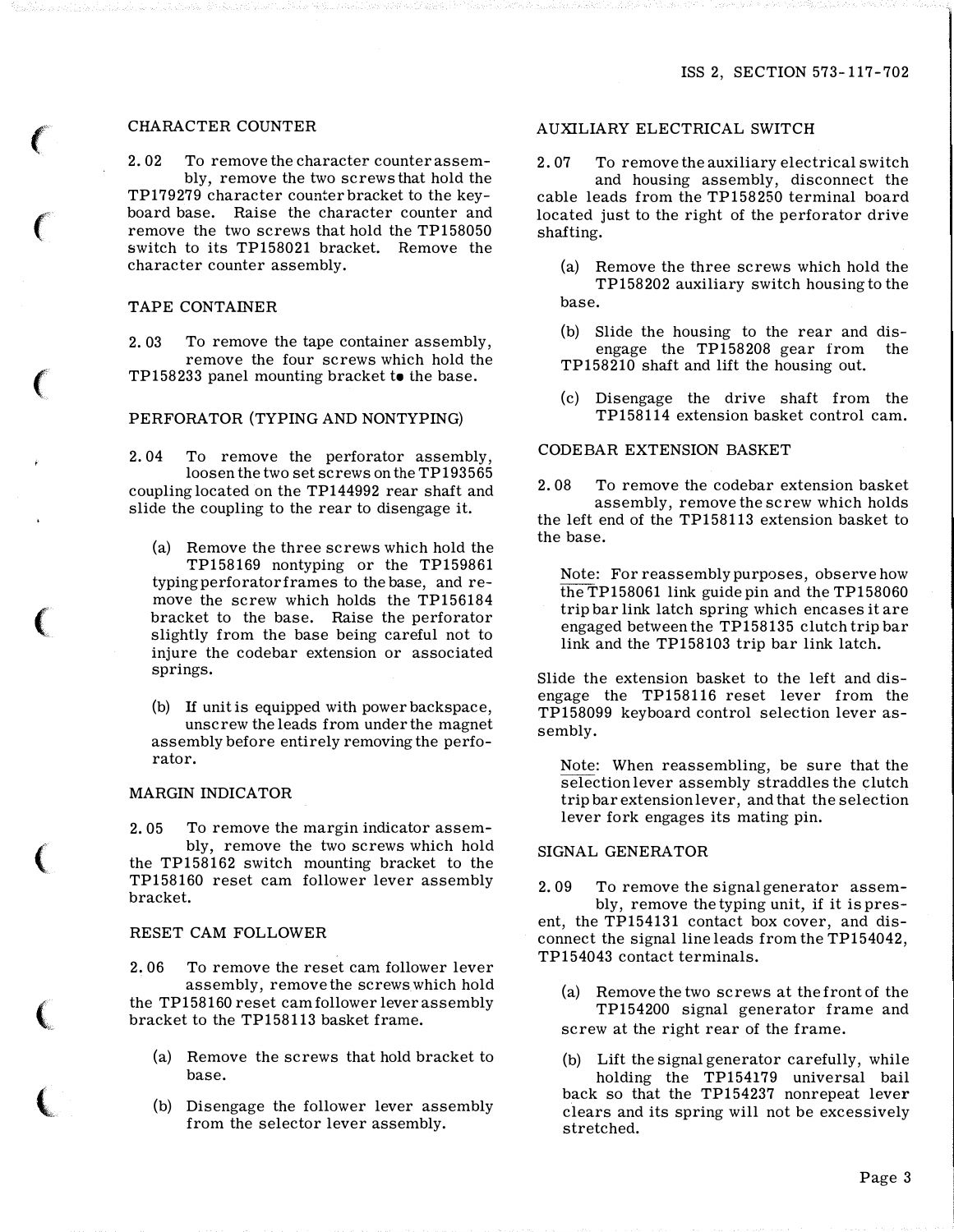CAUTION: IF THE NONREPEAT LEVER IS PULLED DOWN APPROXIMATELY 90 DEGREES FROM THE NORMAL POSITION, ITS SPRING MIGHT BE STRETCHED BEYOND ELASTIC LIMITS WHICH WILL RESULT IN ASSEMBLY MALFUNCTION. MAKE SURE THE LEVER IS IN ITS SLOT BEFORE SET-TING IT DOWN.

### KEYBOARD HOOD

2. 10 To remove the plastic windows and labels, hood, seals and seal plates, remove the four screws which secure the TP154198 windows and labels.

- (a) Remove the two screws underneath the TP154110 hood which hold the hood to the TP 154203 hood mounting bracket; and remove the four screws on top of the hood which hold it to the TP154210, TP154211 left and right frame mounting brackets. Pull the hood forward to remove.
- (b) Stretch the TP154020 rubber keyboard seal off its TP154057, TP154058 plates.
- (c) Remove four screws and two TP154203 hood mounting brackets.
- (d) Remove the TP154058 upper seal plate by removing the three screws at its rear.
- (e) Remove the TP154057 lower seal plate by removing the screws at its front.

#### CONTACT BOX

2. 11 To remove the contact box assembly, remove the TP154131 contact box cover and disconnect the signal line leads.

- (a) Unhook the TP86304 drive link spring.
- (b) Remove the two screws at the front of the TP154009 front plate which hold the contact box assembly.
- (c) Disengage the TP156644 drive link from the transfer bail and lift off the assembly. It is more economical to replace the entire contact assembly if the contacts need replacement.

# KEYBOARD

2. 12 Remove the typing unit, signal generator assembly and keyboard hood assembly.

Note: It is easier to disassemble and reassemble the keyboard assembly with the base standing on its rear.

(a) Remove the four screws which hold the TP154210, 154211 front frames to the front of the TP158000 base.

(b) Remove the two screws which hold the TP154068, TP154069 right and left codelever guide brackets at the top of the base, and the two screws at the extreme right and left of the TP154055 front bracket which hold it on the base.

(c) When these four screws in front and four on top of the base have been removed, tip up the front of the keyboard assembly and pull it forward, disengaging the function levers.

- (d) Note that all function levers are under their corresponding function bails  $$ except the keyboard lock function lever which fits on top of its function bail.
- (e) When reassembling, depress the keyboard lock key lever so that the lock function lever will go in over its bail instead of under as the other function levers should.

# TRANSFER LEVER LOCKING BAIL

- 2. 13 Remove the signal generator assembly from the keyboard (see 2. 09).
	- (a) Remove the contact assembly (see 2. 11).
	- (b) Remove the TP70388 transfer lever locking bail spring.
	- (c) To remove the TP151140 locking bail, trip the clutch and rotate the shaft until the cam is positioned so that the bail can be unhooked and dropped from its guide post. Turn the locking bail clockwise until it is at right angles to the guide, and extract it from the bottom of the frame.

Note: It may be necessary to move the shaft back and forth to position the cam for maximum clearance.

# SIGNAL GENERA TOR SHAFT

2. 14 Remove the transfer lever locking bail (see 2. 13).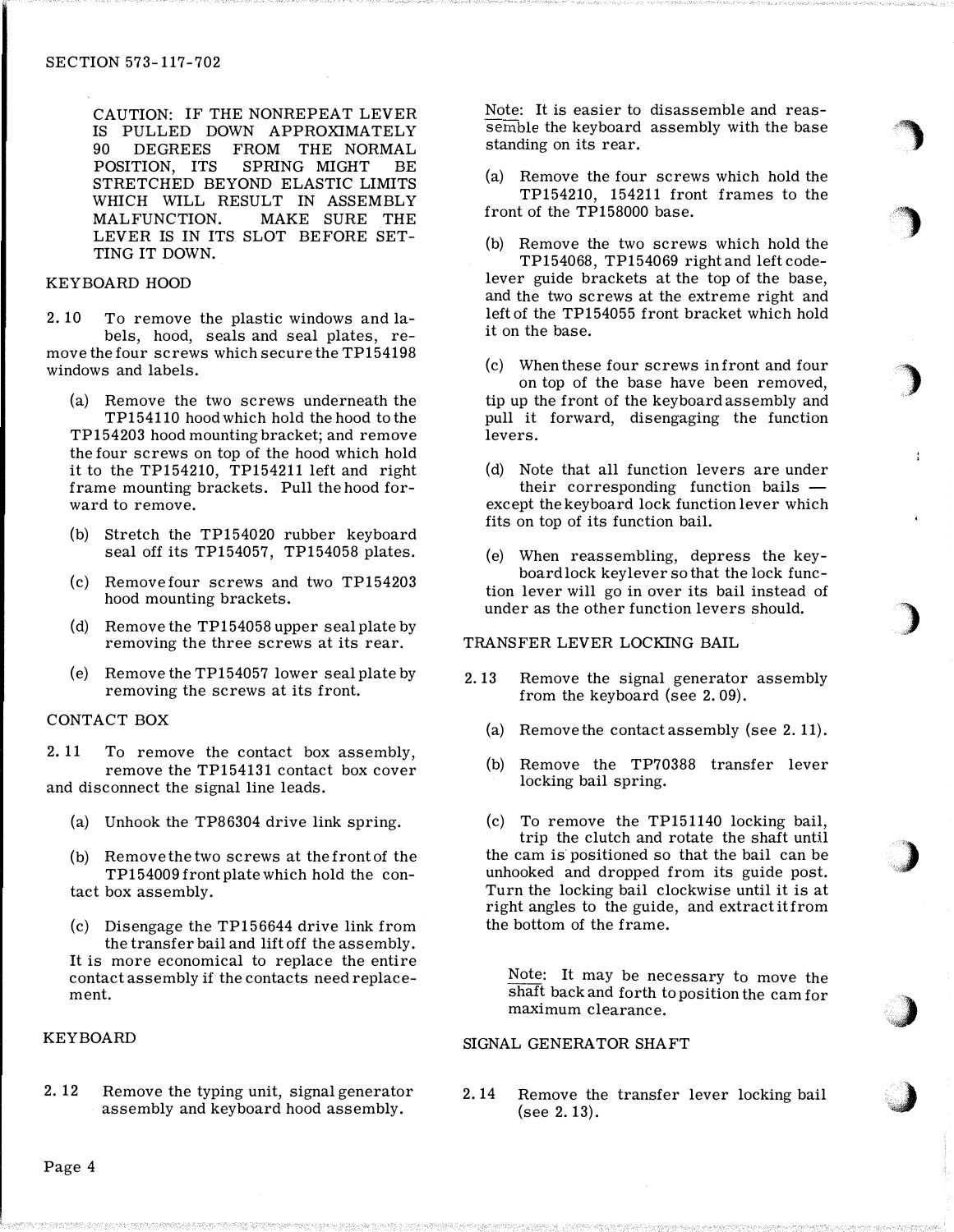(a) Remove the two screws which mount the TP154101 clutch shaft rear mounting plate to the TP 154200 signal generator frame, and remove the nut which locks the shaft to the front of the frame.

(b) Hold the TP154033 clutch latchlever and the TP154034 clutch stop lever away and pull back on the shaft rear mounting plate to disengage the shaft from the front plate.

(c) Remove the entire cam, clutch, and shaft assembly by rotating it to clear the various transfer levers. The TP154019 code

bar bail eccentric follower, the TP154138 felt washer and the TP154083 cam spacer will fall free. These must be repositioned before reassembly.

(d) To take the cam (with clutch assembly) off the shaft, disengage the clutch by holding the clutch shoe lever against the stop lug and slide the cam and clutch off.

r\

**CONTRACTOR** 

line and the control of the control of

#### KEYLEVER GUIDE PLATE

- 2. 15 Remove the keyboard hood assembly (see 2. 10).
	- (a) Remove the TP151045 space bar by unscrewing the two shoulder screws that fasten it to the TP154117 space bar bail.
	- (b) Remove the screw on the keylever guide plate under the space bar and the two screws in the upper corners of the plate which hold the plate to the frame.
	- (c) Work the guide plate off the keytops and let them fall free.

(d) To replace the guide plate over the keylevers, flop all levers to the rear. Place the front end of the guide plate down on the frame; push the keylevers into their respective holes starting with the bottom row and proceeding upward to the top row.